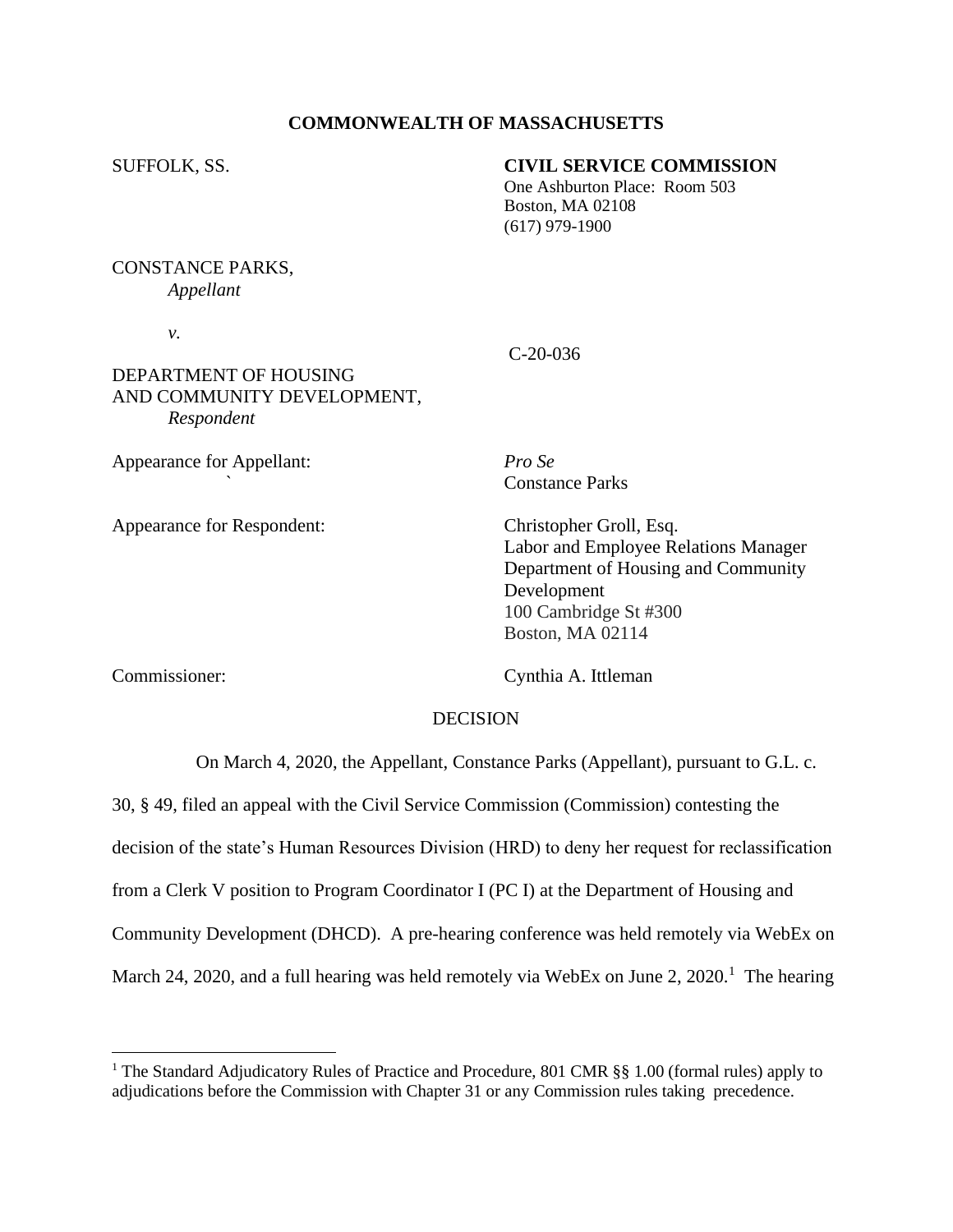was digitally recorded and both parties were provided with a recording of the hearing.<sup>2</sup> Both parties submitted post-hearing briefs. As indicated below, the appeal is denied.

## **FINDINGS OF FACT:**

The Respondent entered fourteen (14) exhibits into evidence (Resp. Ex. 1-14) and the Appellant entered twenty-one  $(21)$  exhibits into evidence (App. Ex.  $1 - 21$ ) at hearing. Based on these exhibits; the testimony of the following witnesses:

## *Called by Respondent*:

- Ita Mullarkey, Acting Assistant Undersecretary, Division of Housing Stabilization
- Lisa Pollack, Human Resources Manager, DHCD

## *Called by Appellant*:

■ Constance Parks, Appellant;

taking administrative notice of all matters filed in the case; all pertinent rules, statutes, regulations, case law, and policies; and reasonable inferences from the credible evidence; a preponderance of credible evidence establishes the following facts:

1. The Appellant began her employment at the Department of Transitional Assistance (DTA) and has worked within this agency, DHCD, for thirty-five years. She is currently employed as a Clerk V in the Division of Housing Stabilization at the DHCD. The Division of Housing Stabilization serves and supports the homeless population for the state of Massachusetts and provides shelter, stabilization, child care, support and other services. (Appellant Testimony).

 $2<sup>2</sup>$  If there is a judicial appeal of this decision, the plaintiff in the judicial appeal would be obligated to supply the court with a transcript of this hearing to the extent that he/she wishes to challenge the decision as unsupported by substantial evidence, arbitrary or capricious, or an abuse of discretion. In such cases, the recording should be used by the plaintiff in the judicial appeal to transcribe the recording into a written transcript.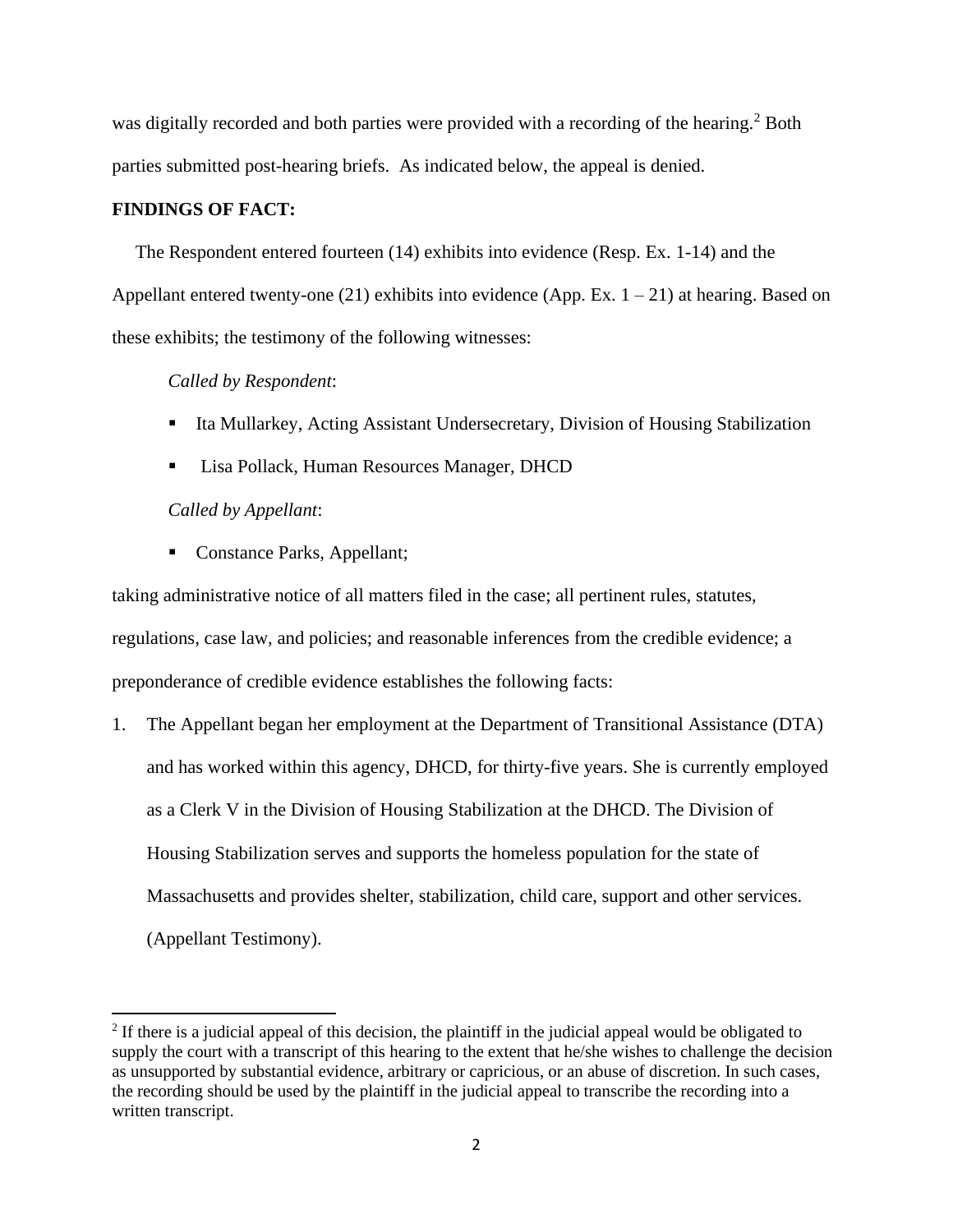- 2. The Appellant is a valued employee within the DHCD. She is the front-line staff to the public and provides support services within the agency to other DHCD staff. The agency greatly appreciates the work she performs. (Resp. Ex. 2; Mullarkey Testimony).
- 3. In approximately August 2019, Ms. Parks learned that she would be performing some of the job duties that a coworker, M.H., who was a Program Coordinator I, had been performing until she left the office. These duties included Child Care referrals, Separation Notices, and Notice of Temporary Emergency Shelter Interruptions (TESIs).
- 4. On August 26, 2019, the Appellant filed an appeal for a reclassification with the DHCD because she had absorbed some of M.H.'s duties. (App. Ex. 1, 2; Appellant Testimony).
- 5. The Appellant wrote on her DHCD Classification Appeal Form ("Interview Guide"), dated September 18, 2019, that she had absorbed duties of the PC I position, specifically regarding Child Care referrals and Separation Letters. The Appellant listed the percentages of her time that she spent on these duties as follows:
	- Process Child Care Referrals: 36%
	- Process and Upload TESIs: 25%
	- Create Separation Notices for Workers to be Distributed to Client 15%
	- Correspond with Child Care Provider regarding referrals 10%. (Resp. Ex. 1)
- 6. Ms. Pollack interviewed the Appellant and the Appellant's supervisors to discuss the

Appellant's responsibilities. The Appellant's supervisor determined that the percentage of

time the Appellant performs the four duties relevant to this appeal as follows:

- Process Child Care Referrals: 15%
- Process and Upload TESIs: 2%
- Create Separation Notices for Workers to be Distributed to Client 10%
- Correspond with Child Care Provider regarding referrals combine with process child care referrals.
	- (Resp. Ex. 1)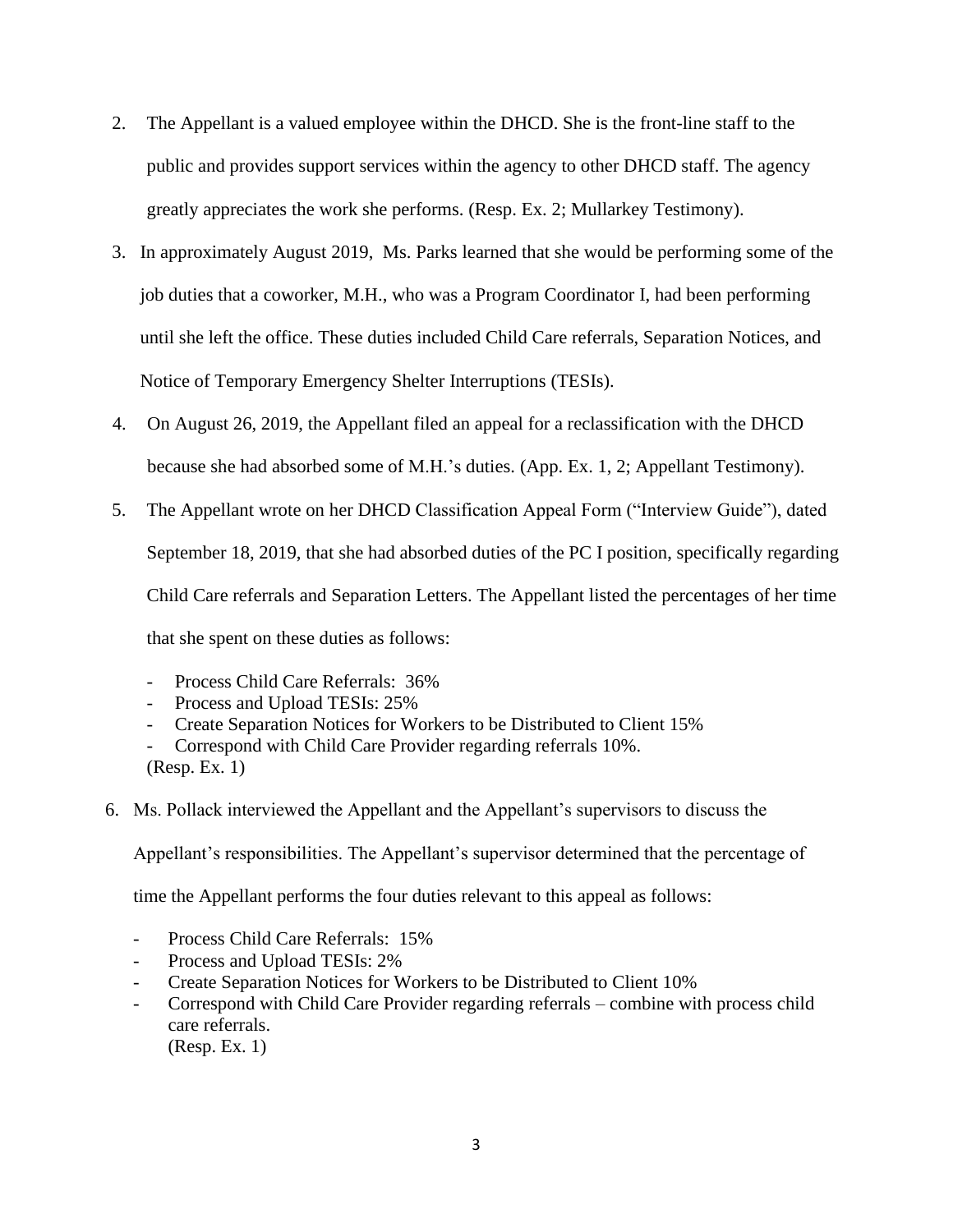- 7. Ms. Pollack wrote a detailed memorandum outlining the Appellant's job functions and comparing those duties and responsibilities to those of a PC 1. She recommended the DHCD deny the Appellant's request for reclassification. (Resp. Ex. 1, 2; Pollack Testimony).
- 8. The Appellant's request for classification was denied on December 11, 2019. As the basis for its denial, the Department informed the Appellant that it found that she does not perform the duties of the PC I a majority of the time. (Resp. Ex. 2).
- 9. The Appellant appealed the DHCD's determination to HRD. The appeal was denied. (Resp. Ex. 3).
- 10. The job specification (Form 30) for a Clerk V provides that the general statement of duties and responsibilities are as follows:

The Clerk V serves as the agency first point of contact for visitors and incoming telephone calls to the Department of Housing and Community Development (DHCD) regarding housing and the Emergency Assistance (EA) shelter system. The incumbent assists in scheduling meetings… and maintains multiple contact lists. He/She prepares outgoing mail and correspondence or parcels, prepares files, constituent records and documents; operates standard office machines and equipment and performs a variety of clerical support tasks and receptionist duties. (Resp. Ex. 7).

11. The Appellant's Clerk V Form 30 includes 16 duties and responsibilities, the following of

which are relevant to this appeal:

- Receives, screens and directs all telephone calls for DHCD and Division of Housing Stabilization, identifying callers, determining subject of call, and directing them to appropriate staff…. Provides back-up receptionist support to the Undersecretary's Office as needed.
- Receives information utilizing the ASIST and BEACON systems, prepares separation letters, Notice of Temporary Emergency Shelter Interruption (TESI) requests. Accurately prepares and uploads records to be electronically archived. Files, maintains, locates, and retrieves information from active and closed case records.
- Works closely with Placement Unit manager throughout the review and approval process of all EA applications.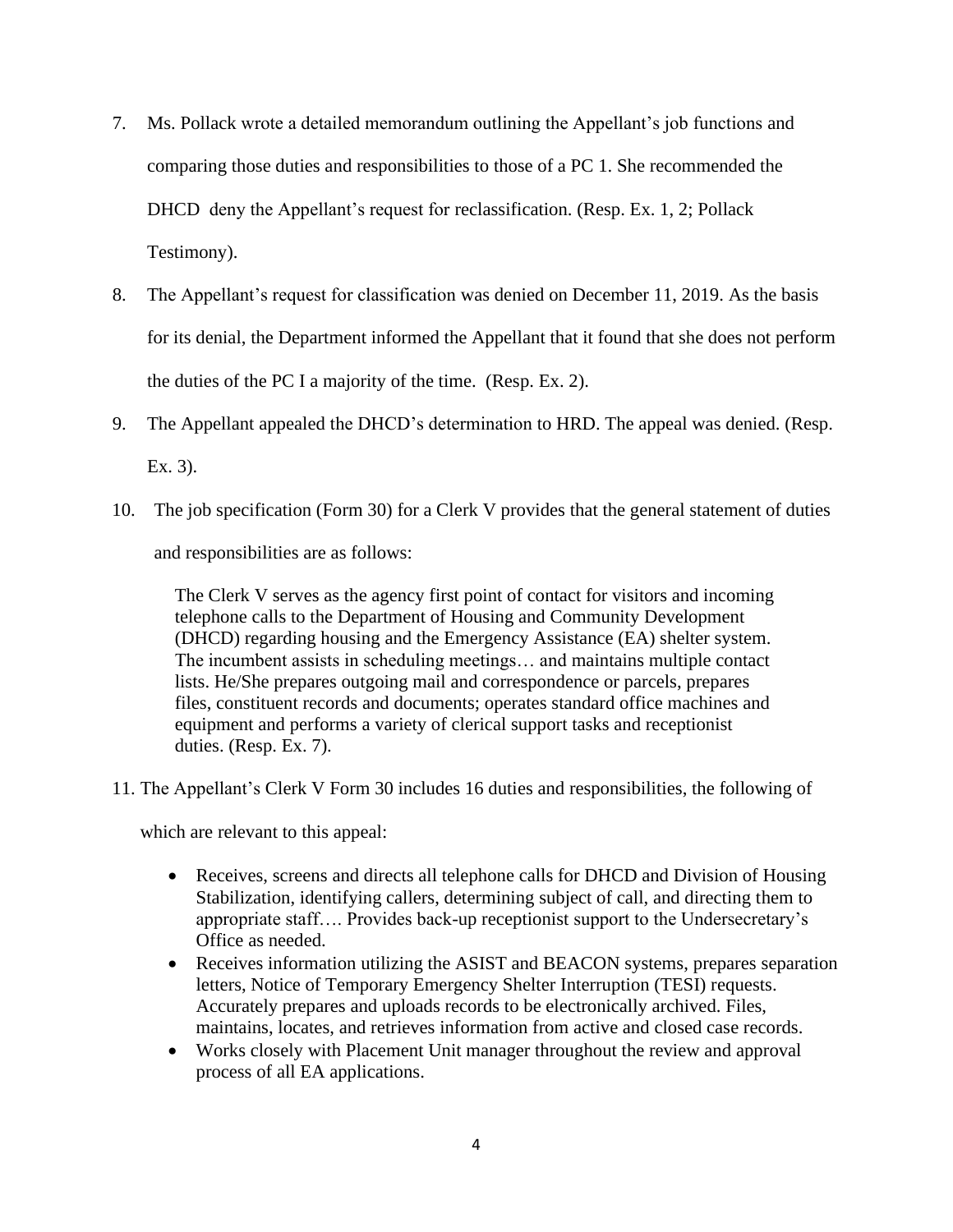- Works in collaboration DHCD Divisions of Housing Stabilization and Rental Assistance, community partners, and EA families responding to inquiries regarding the status of submitted applications/packets.
- Creates MS Word and Excel documents as needed.
- Maintains current list of providers... and adds and deletes contacts as needed, which also includes maintaining current board of directors list for each provider.
- Tracks new contract manager schedules.
- Processes new child care voucher referrals. (Resp. Ex. 7).
- 12. The minimum entrance requirements for the Clerk V position are four years, or equivalent part-time, experience in office work, some of which must have been in a supervisory capacity, or equivalent combination of the required experience as detailed in the Form 30. (Resp. Ex. 7).
- 13. The Appellant has not had a complete EPRS evaluation in many years. The Appellant's draft EPRS, dated April 24, 2018, includes a comment that the Appellant has a new supervisor but lacks any ranking or other evaluation on her job performance. (Resp. Ex. 5, 6; Mullarkey Testimony).
- 14. The Classification Specifications (Class Specs) for the Clerk Series state that "the basic purpose of this work is to provide clerical support." (Resp. Ex. 10).
- 15. A PC I performs the following duties: (1) coordinates and monitors assigned program activities in order to ensure effective operations and compliance with established standards; (2) reviews and analyzes data concerning assigned agency programs in order to determine progress and effectiveness, to make recommendations for changes in procedures, guidelines, etc. and to devise methods of accomplishing program objectives; (3) provides technical assistance and advice to agency personnel and others concerning assigned programs in order to exchange information, resolve problems and to ensure compliance with established policies, procedures and standards; (4) responds to inquiries from agency staff and others in order to provide information concerning assigned agency programs; (5) maintains liaison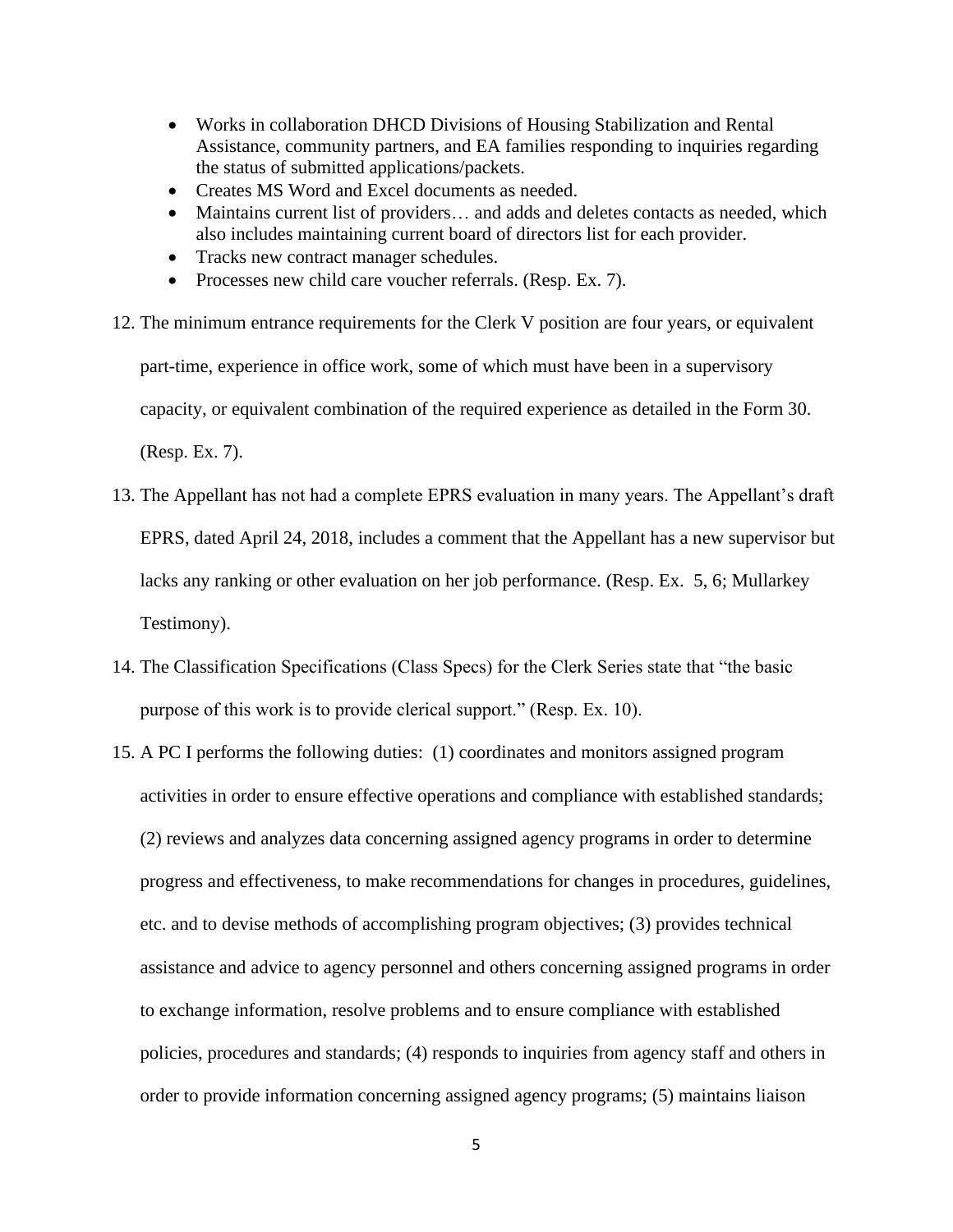with various private, local, state and federal agencies and others in order to exchange information and/or to resolve problems; and (6) performs related duties such as attending meetings and conferences; maintaining records; and preparing reports. (Resp. Ex. 9).

- 16. The Class Specs for the Program Coordinator Series state that the primary purpose of work in this position is to "coordinate, monitor, develop and implement programs." The Program Coordinator Series is a supervisory level series that requires, at minimum, "two years' experience professional, administrative, or managerial experience in business administration, business management, or public administration the major duties of which involved program management, program administration, program coordination, program planning and/or program analysis, or equivalent substitutions with education." (Resp. Ex. 9).
- 17. The Appellant processes a large number of Child Care referrals each day. She crossreferences them to determine if the family is receiving emergency benefits, which is the sole criterion for receiving child care benefits. Additionally, the Appellant checks the accuracy of the referrals and obtains additional information if needed and verifies that the information is accurate. If no child care provider is available, the Appellant tries to find other providers. (App. Ex. 12; Appellant Testimony; Mullarkey Testimony).
- 18. In her position, the Appellant does not make determinations about the number of childcare slots that are available and does not oversee the Child Care referral program for efficiency or effectiveness. (Mullarkey Testimony).
- 19. The Appellant inputs placement data monthly based on information from seven different workers. Once she receives the information from the workers, it takes her "several hours" to input the data. (Appellant Testimony).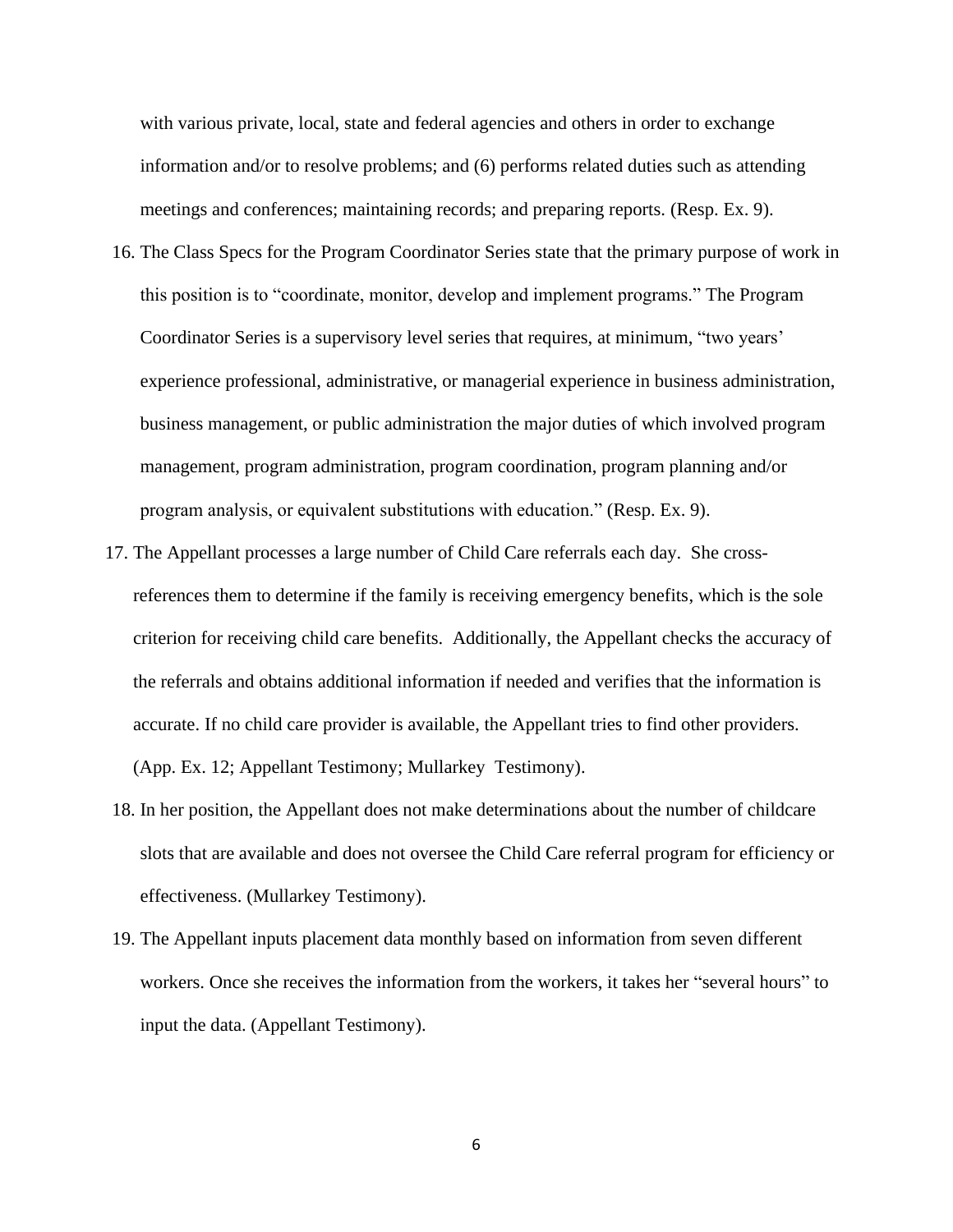- 20. Temporary Emergency Shelter Interruption (TESI) forms are the agency's documentation that a homeless family who is in emergency shelter may leave the shelter and return without losing their place. The Appellant types up the form that has the family's information and uploads the document into an online database. (Appellant Testimony Mullarkey Testimony).
- 21. The Appellant does not approve TESI requests and does not monitor the TESI process in order to determine its operational effectiveness and efficiency. (App. Ex. 17; Mullarkey Testimony).
- 22. As part of her duties inherited from M.H., the Appellant creates Separation Notices, which are signed by the Associate Director and the Assistant Undersecretary. (Appellant Testimony; Mullarkey Testimony).
- 23. The Appellant does not determine whether a family should be removed from a shelter. (Mullarkey Testimony).
- 24. The office where the Appellant works is very busy and most of the Appellant's time is spent on her receptionist duties. (Mullarkey Testimony) The Appellant acknowledges that she answers the phone at the office, adding that she also performs her other duties while handling the phone calls. (Appellant Testimony).
- 25. The parties agree that the Appellant performs all the duties in her Class Specs as a Clerk and three duties pertaining to Child Care referrals, TESI forms, and Separation Notices. (Appellant Testimony; Mullarkey Testimony; Pollack Testimony).

#### *Legal Standard*

 "Any manager or employee of the commonwealth objecting to any provision of the classification of his office or position may appeal in writing to the personnel administrator and shall be entitled to a hearing upon such appeal . . . . Any manager or employee or group of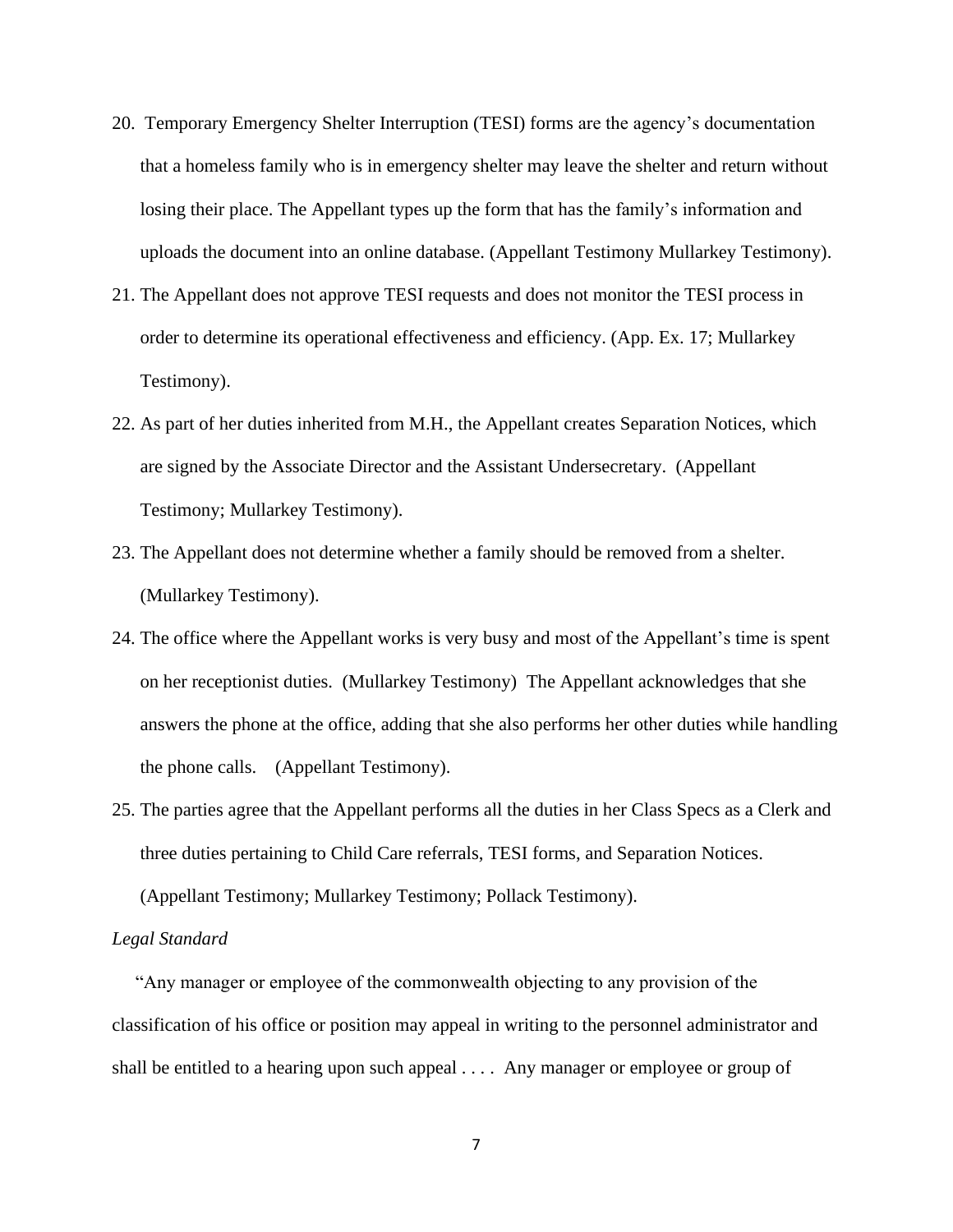employees further aggrieved after appeal to the personnel administrator may appeal to the civil service commission. Said commission shall hear all appeals as if said appeals were originally entered before it." G.L. c. 30, § 49.

 The Appellant has the burden of proving that she is improperly classified. To do so, she must show that she performs the duties of the CSES II title more than 50% of the time, on a regular basis. Bhandari v. Exec. Office of Admin. and Finance, 28 MCSR 9 (2015)(finding that "in order to justify a reclassification, an employee must establish that he is performing the duties encompassed within the higher-level position a majority of the time  $\dots$ "); Gaffey v. Dep't of Revenue, 24 MCSR 380, 381 (2011).

#### *Parties' Arguments*

 The DHCD argues that the Appellant is appropriately classified as a Clerk V, as her duties, according to the DHCD, fall in line with her current classification. The Appellant's duties are primarily clerical. Even though the Appellant spends a good deal of time on Child Care referrals and placements, the nature of that work does not comprise the program coordination required by a PC I. Likewise, the Appellant's duties for her other "new" responsibilities relating to TESI reports and Separation Notices require inputting information, verifying that it is correct, and ensuring that it appears in the proper databases. Ultimately, the DHCD argues, the evidence does not show that the Appellant is responsible for coordinating and/or monitoring programs.

The Appellant argues that she performs the level distinguishing duties of a PC I a majority of the time. The Child Care referrals, which take up most of her time, have increased her workload. In essence, she argues that she runs the Child Care referral program because she makes sure all the information on the form is correct, she finds available spots for childcare, and she double checks to see that the family is receiving the emergency benefits that qualify them for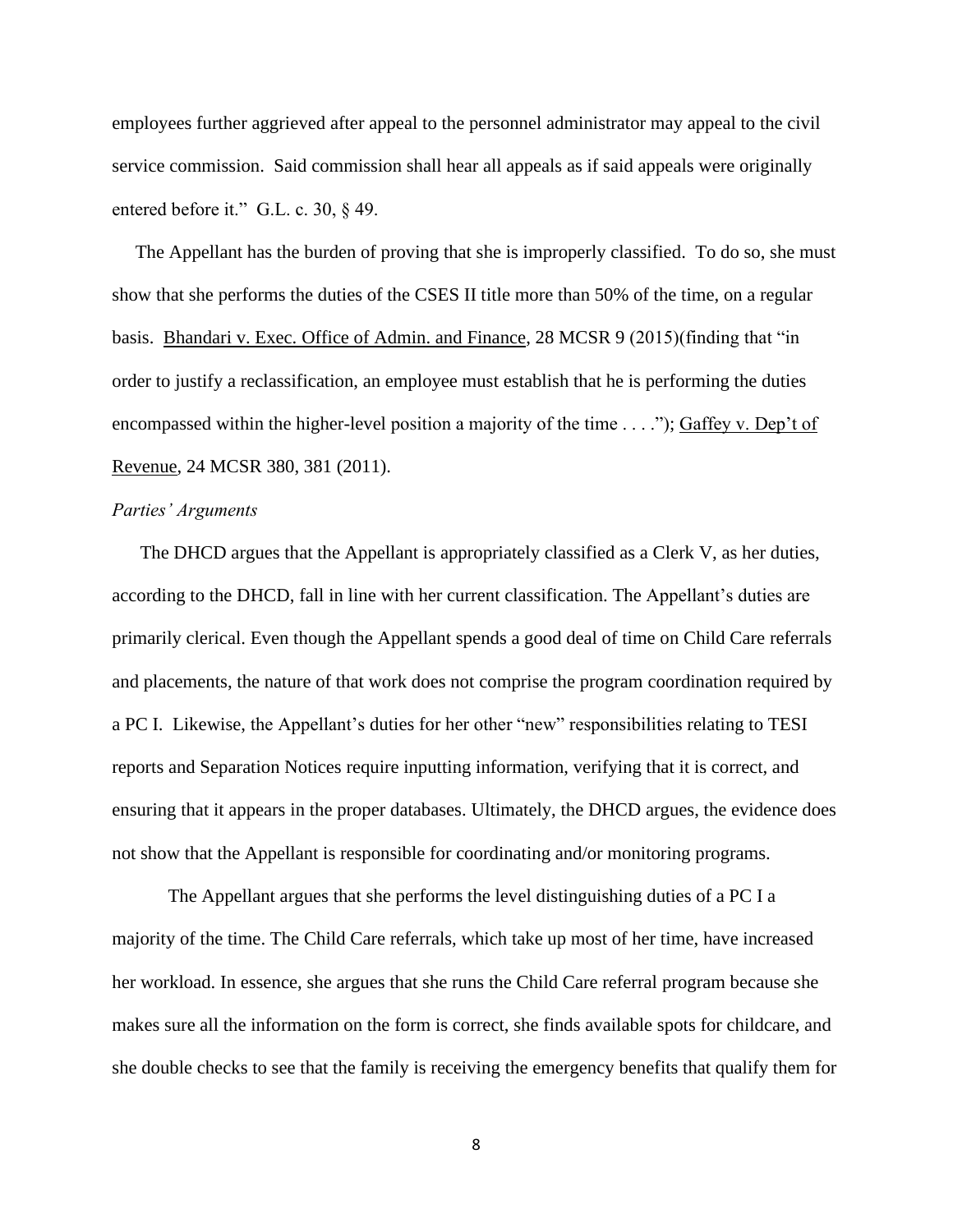childcare services, which is the only criterion to receive that service. Regarding the TESIs, the Appellant argues that because this responsibility previously fell to an employee who was a Program Coordinator, it should not be considered "clerical." In addition, creating the Separation Notices, also formerly performed by a Program Coordinator, involves little more than inputting information. In all, the Appellant argues that she regularly uses her expertise and discretion and performs her work with minimal supervision from a manager and that her new job functions are more than clerical responsibilities.

## *Analysis*

The Appellant has not shown by a preponderance of the evidence that she spends a majority of her time performing the duties and responsibilities of a PC I as indicated below.

First, the position of a PC I at DHCD coordinates and monitors assigned program activities in order to ensure effective operations and compliance with established standards. The Appellant ensures that the child care referrals are correctly completed and recorded in accordance with office policy. Given that the sole criterion for a family to receive child care through DHCD's Housing Stabilization unit is to be eligible for emergency assistance, the Appellant performs the valuable function of ensuring eligibility and finding available care. However, this function does not constitute coordinating and monitoring the program. Ms. Mullarkey explained that the Appellant does not determine how many families are eligible for this benefit and does not oversee the program. The same is true for Separation Notices, a form letter which the Appellant completes, and the TESI forms, which involve the clerical work of properly inputting and electronically storing them. Further, the Appellant did not establish by a preponderance of the evidence that it takes more than 50% of her time to complete the three forms involved other than her unsupported assertion.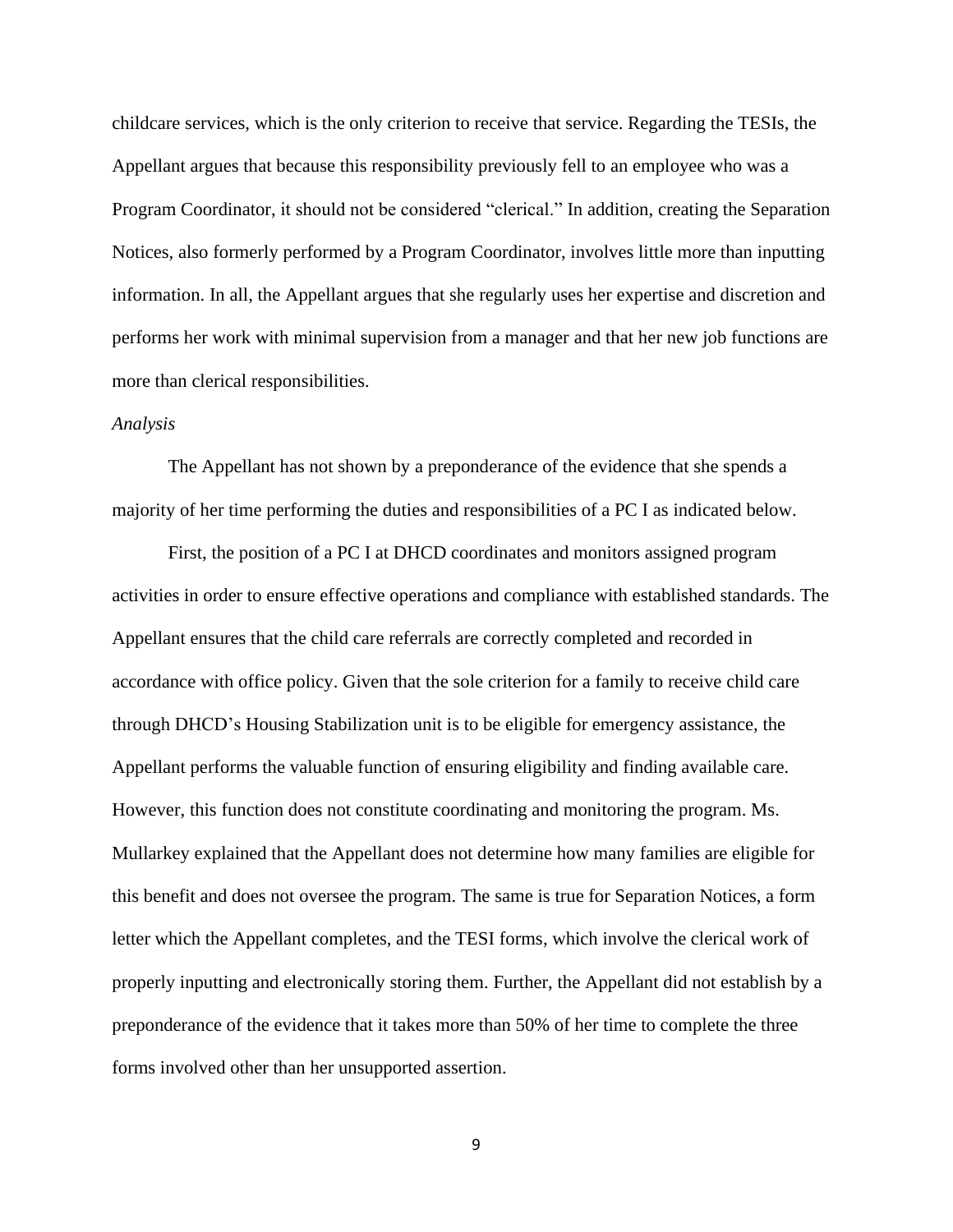Second, the Appellant does not perform the second responsibility of a PC I: "reviews and analyzes data concerning assigned agency programs in order to determine progress and effectiveness, to make recommendations for changes in procedures, guidelines, etc. and to devise methods of accomplishing program objectives." Resp. Ex. 9. The Appellant's level of involvement with child care referrals, Separation Notices and TESIs do not involve reviewing and analyzing data or devising methods of accomplishing program objectives. As a day-to-day matter, the Appellant ensures that families receive certain benefits for which they are eligible under the child care referrals and TESIs but she does not review or analyze data about these programs related to the forms she completes in order to determine program progress and effectiveness.

Regarding the third and fourth responsibility of a PC I: "provides technical assistance and advice to agency personnel and others concerning assigned programs in order to exchange information, resolve problems and to ensure compliance with established policies, procedures and standards" and "responds to inquiries from agency staff and others in order to provide information concerning assigned agency programs", the Appellant arguably gives technical assistance and advice to agency personnel and responds to inquiries about child care, Separation Notices, and TESI forms. Resp. Ex. 9. However, the clerical nature of inputting information into form letters does not indicate that her responsibilities are program-wide. Rather, these job responsibilities fall within the scope of the Clerk V duties: "to work in collaboration DHCD Divisions of Housing Stabilization and Rental Assistance, community partners, and EA families responding to inquiries regarding the status of submitted applications/packets" and "prepares separation letters, Notice of Temporary Emergency Shelter Interruption (TESI) requests [and] accurately prepares and uploads records to be electronically archived." Resp. Ex. 7.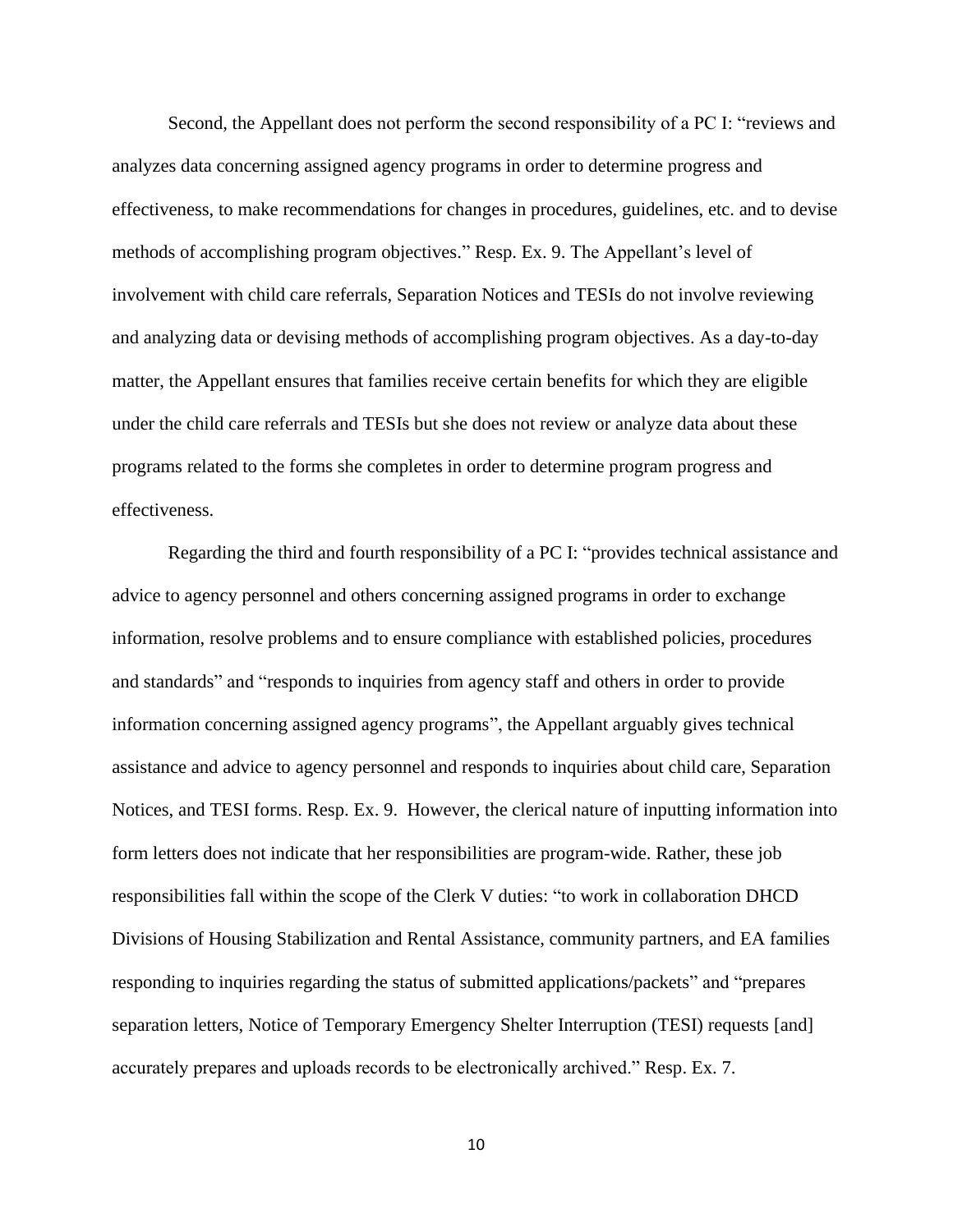Last, the fifth and sixth PC I responsibilities involve interacting with various private, local, state and federal agencies and others in order to exchange information and/or to resolve problems, as well as performing related duties such as attending meetings and conferences; maintaining records; and preparing reports. The record shows that the Appellant interacts with other entities, such as child care providers and other organizations supporting the homeless population when she finds child care for eligible families. The Appellant also maintains certain records. However, there is no evidence in the record showing that she prepares reports or exchanges information to resolve agency issues or problems or that she interacts with federal agencies.

Further, the detailed and thorough analysis prepared by the Respondent regarding the Appellant's functions, including the information provided by the Appellant's supervisor, and the consistent and credible testimony of the Respondents' witnesses, indicate that the Appellant does not perform the functions of a PC I a majority of the time.

In sum, the Appellant's work at the DHCD is highly valued and she is performing important and essential work for people seeking assistance at a crucial time in their lives from the DHCD's Division of Housing Stabilization. The Appellant has not shown, however, that the duties she is performing qualify as the job duties of a PC 1 and, even if they did, she has provided insufficient evidence showing that she performs the job duties of a PC 1 at least 51% of the time. Therefore, the reclassification of her position to a PC I is not warranted.

 For all of the above reasons, the Appellant's appeal under Docket No. C-20-036 is hereby *denied.*